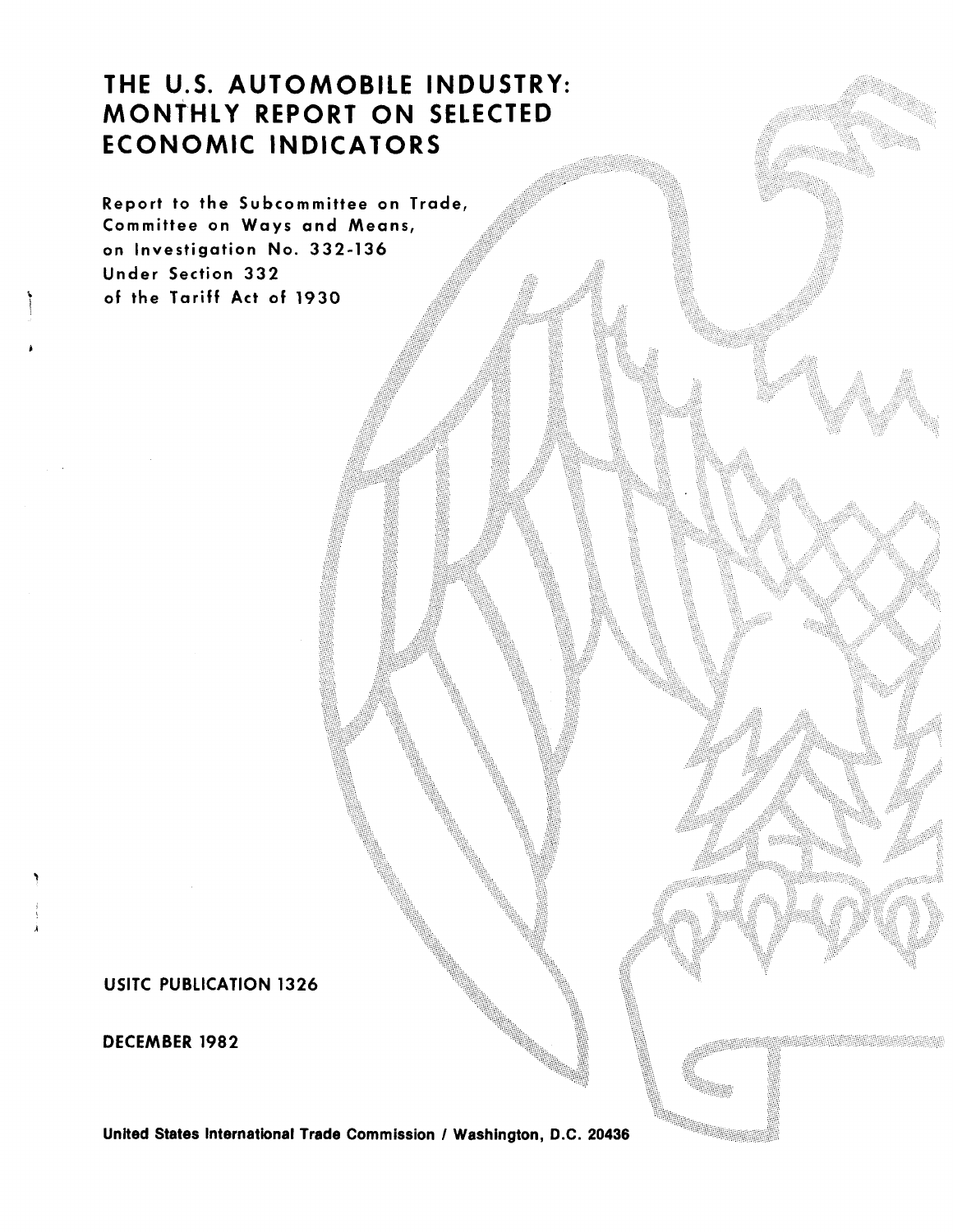### UNITED STATES INTERNATIONAL TRADE COMMISSION

#### **COMMISSIONERS**

Alfred E. Eckes, Chairman Paula Stern Veronica A. Haggart

Kenneth R. Mason, Secretary to the Commission

This report was prepared principally by

Jim McElroy and Charles West

Machinery and Transportation Equipment Branch Machinery and Equipment Division

> Office of Industries Norris A. Lynch, Director

Address all communications to Office of the Secretary United States International Trade Commission Washington, D.C. 20436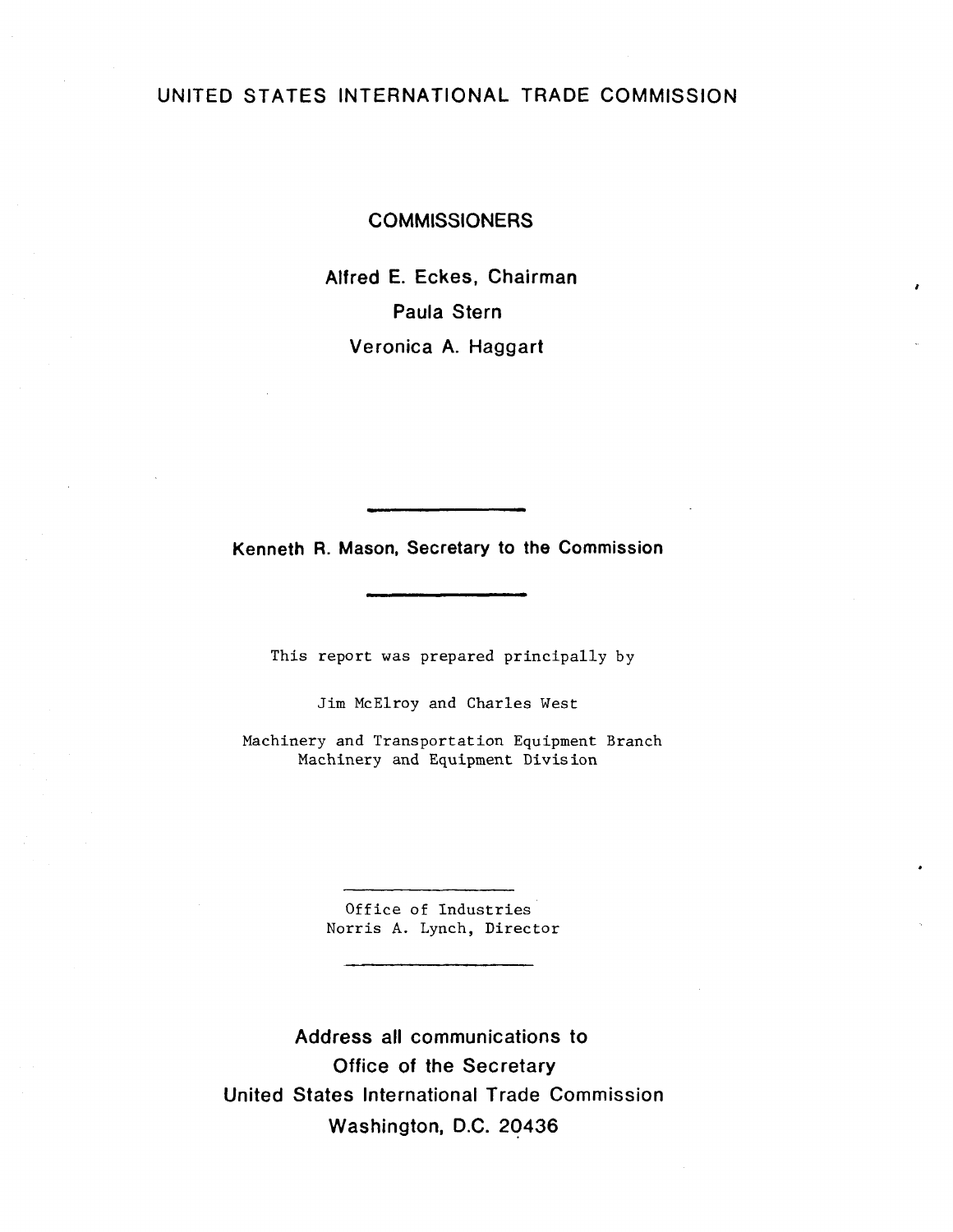## C 0 N T E N T S

 $\bar{\alpha}$ 

 $\pmb{\epsilon}$ 

## Tables

| ı. | New passenger automobiles: U.S. retail sales of domestic production,<br>production, inventory, days' supply, and employment, by specified |   |
|----|-------------------------------------------------------------------------------------------------------------------------------------------|---|
|    | periods, 1980, 1981, and 1982---------------------------------                                                                            |   |
| 2. | New passenger automobiles: U.S. imports for consumption, by principal<br>sources and specified periods, 1980, 1981, and 1982-------       | 2 |
| 3. | Lightweight automobile trucks and bodies and cab/chassis for light-                                                                       |   |
|    | weight automobile trucks: U.S. imports for consumption, by                                                                                |   |
|    | principal sources and specified periods, 1980, 1981, and 1982------                                                                       |   |
| 4. | New passenger automobiles: U.S. exports of domestic merchandise,                                                                          |   |
|    | by principal markets and specified periods, 1980, 1981, and 1982---                                                                       | 4 |
| 5. | Lightweight automobile trucks and bodies and cab/chassis for light-                                                                       |   |
|    | weight automobile trucks: U.S. exports of domestic merchandise,                                                                           |   |
|    | by principal markets and specified periods, 1980, 1981, and 1982---                                                                       |   |
|    | 6. New passenger automobiles: Sales of domestic and imported passenger                                                                    |   |
|    |                                                                                                                                           |   |
|    | automobiles and sales of imported passenger automobiles as a percent                                                                      |   |
|    | of total U.S. sales, by specified periods, 1981 and 1982-----------                                                                       | 6 |
| 7. | New passenger automobiles: Price indexes, by specified periods,                                                                           |   |
|    | 1981 and $1982$ -------                                                                                                                   |   |
| 8. | New passenger automobiles: Retail price changes in the U.S. market,                                                                       |   |
|    | during November 1982---                                                                                                                   | 7 |
| 9. | Manufacturers' suggested retail prices of selected U.S. and Japanese                                                                      |   |
|    | automobiles, April 1981-December 1982---------                                                                                            | 8 |

Page

 $\bar{\beta}$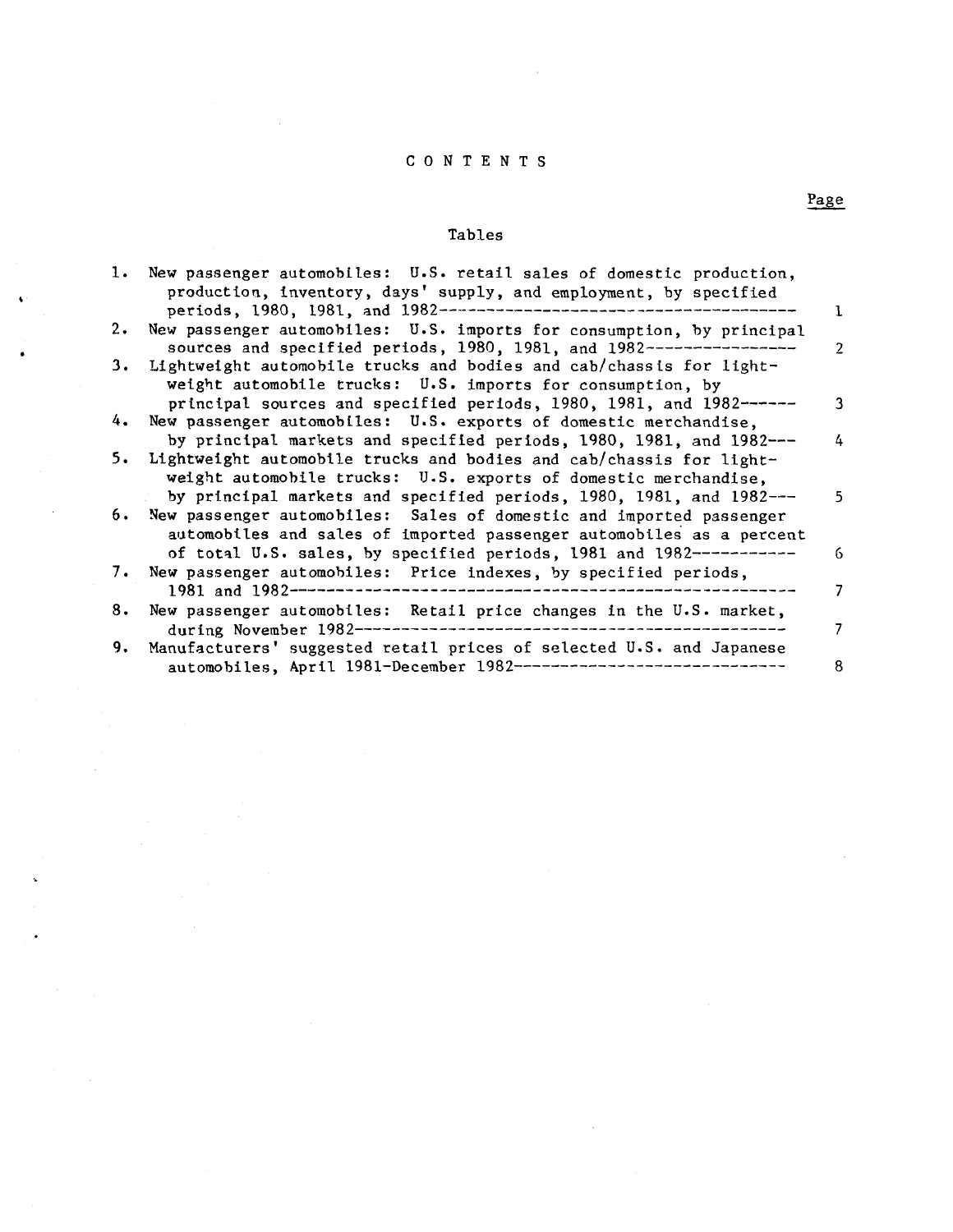$\pmb{\ast}$  $\bar{\beta}$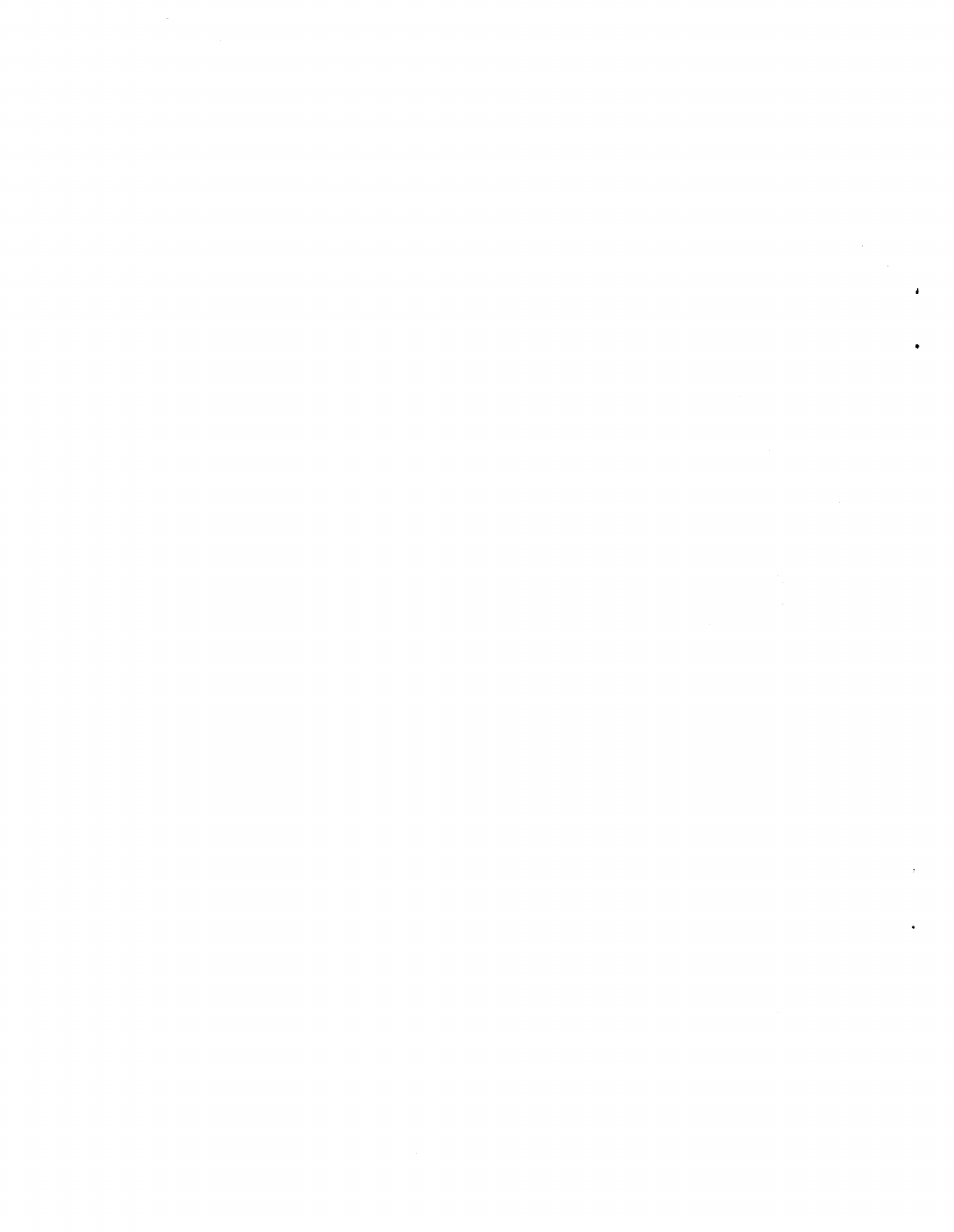Table 1.--New passenger automobiles: U.S. retail sales of domestic production, production, inventory, days' supply, and employment, by specified periods, 1980, 1981, and 1982

| Item                    | 1981 and 1982           |                         |                        |                              |                  |                | 1980 and 1981            |                |           |                  |  |
|-------------------------|-------------------------|-------------------------|------------------------|------------------------------|------------------|----------------|--------------------------|----------------|-----------|------------------|--|
|                         | $0$ ct.                 | $\ddot{\phantom{a}}$    | Nov.                   | Dec. 1981-<br>$\ddot{\cdot}$ |                  | ÷              | Nov.                     | $\ddot{\cdot}$ |           | Dec. 1980-       |  |
|                         | 1982                    | ۰.                      | 1982<br>$\ddot{\cdot}$ |                              | Nov. 1982        |                | 1981                     | $\ddot{\cdot}$ | Nov. 1981 |                  |  |
|                         |                         |                         |                        |                              |                  |                |                          |                |           |                  |  |
| Retail sales of domes-: |                         |                         |                        |                              |                  |                |                          |                |           |                  |  |
| tic production:         |                         |                         |                        |                              |                  |                |                          |                |           |                  |  |
| Subcompact----------:   | 130:                    |                         | 167                    |                              | 1,689:           |                | 112:                     |                |           | 1,695            |  |
| Compact--------------:  | 86                      |                         | 97                     |                              | 1,108:           |                | 107:                     |                |           | 1,566            |  |
| Intermediate--------:   | 152:                    |                         | 167                    |                              | 1,588:           |                | 114:                     |                |           | 1,770            |  |
| $Standard--------$      | 84                      | $\mathbf{r}$            | 88                     |                              | 921:             |                | 71                       | - 2            |           | 961              |  |
| Luxury---------------:  | 36:                     |                         | 39:                    |                              | 360:             |                | 27                       |                |           | 328              |  |
| $Total-----$            | 488:                    |                         | 558:                   |                              | 5,666:           |                | 432:                     |                |           | 6,320            |  |
| Production:             |                         | $\ddot{\cdot}$          |                        |                              |                  |                |                          |                |           |                  |  |
| Subcompact----------:   | 135                     | $\cdot$ :               | 119:                   |                              | 1,601:           |                | 129                      | $\cdot$ :      |           | 1,851            |  |
| Compact--------------:  | 73                      | $\mathbf{r}$            | 82:                    |                              | 931:             |                | 70 :                     |                |           | 1,648            |  |
| Intermediate --------:  | 100                     | $\cdot$ :               | 103:                   |                              | 1,385:           |                | 137:                     |                |           | 1,592            |  |
| Standard-------------;  | 70                      | $\cdot$ :               | 63:                    |                              | 668 :            |                | 53 :                     |                |           | 860              |  |
| Luxury---------------:  | 33                      | $\cdot$ :               | 35:                    |                              | 359 :            |                | 25:                      |                |           | 345              |  |
| $Total-----$            | 411:                    |                         | 402 :                  |                              | 4,944:           |                | 414:                     |                |           | 6, 297           |  |
| Inventory:              |                         |                         |                        |                              |                  |                |                          |                |           |                  |  |
| Subcompact-----------:  | 340.                    |                         | 257<br>$\cdot$ :       |                              | 1/               |                | 439 :                    |                |           | 1/               |  |
| Compact--------------:  | 346:                    |                         | 305:                   |                              | T/               |                | 395:                     |                |           | $\mathsf{T}/$    |  |
| Intermediate--------:   | 406                     |                         | 463:                   |                              | 17               |                | 392:                     |                |           | 1/               |  |
| $Standard-----$         | 171                     |                         | 190:                   |                              | 17               |                | 169:                     |                |           | 1/               |  |
| Luxury---------------;  | 87:                     |                         | 81                     |                              | $\overline{1}$ / |                | 85:                      |                |           | $\overline{1}$ / |  |
| $Total-----$            | 1,350:                  |                         | 1,296:                 |                              | $\overline{17}$  |                | 1,481                    |                |           | $\overline{17}$  |  |
| Days' supply: 2/        |                         |                         |                        |                              |                  |                |                          |                |           |                  |  |
| Subcompact----------:   | 84                      |                         | 100:                   |                              | 17               |                | 112:                     |                |           | 1/               |  |
| Compact--------------:  | 89                      |                         | 88:                    |                              | $\overline{1}$ / |                | 79 :                     |                |           | T/               |  |
| Intermediate --------:  | 69                      |                         | 67 :                   |                              | 1/               |                | 88 :                     |                |           | 1/               |  |
| $Standard-----$         | 65                      |                         | 65:                    |                              | $\overline{1}$ / |                | 65:                      |                |           | T/               |  |
| Luxury---------------;  | 66 :                    |                         | 64                     |                              | T/               |                | 62:                      |                |           | $\overline{1}$ / |  |
| $Total-----$            | 69:                     |                         | 69:                    |                              | 1/               | $\ddot{\cdot}$ | 81:                      |                |           | 1/               |  |
| Employment: $3/$        |                         | $\overline{\mathbf{r}}$ |                        |                              |                  |                |                          |                |           |                  |  |
| Total employees -----:  | 4/708:                  |                         | 5/<br>677              |                              | 1/               |                | 723:<br>6/               |                |           | 17               |  |
| Production workers--:   | $\overline{4}/$<br>523: |                         | $\overline{5}/$<br>496 |                              | 1/               |                | 537 :<br>$\overline{6}/$ |                |           | 1/               |  |
| Layoffs 7/-----------:  | 243                     |                         | 255                    |                              | $\overline{1}$ / |                | 181:                     |                |           | $\mathbf{1}$     |  |
|                         |                         |                         |                        |                              |                  |                |                          |                |           |                  |  |

(In thousands of units; thousands of employees)

1/ Not applicable.

 $\overline{2}$  Days' supply is an average for each class size which is determined by dividing total inventory by the previous month's retail sales.

3/ Employment data are for SIC 371 (motor vehicles and motor vehicle equipment).

4/ Data are for September 1982.

S/ Data are for October 1982.

 $\overline{6}$ / Data are for October 1981.

 $\overline{7}$ / Layoffs are the number of UAW members on indefinite layoff as of the end of each specified period.

Source: Retail sales, production, and days' supply, Ward's Auto Information Bank; inventory, Automotive News; and employment, U.S. Department of Labor.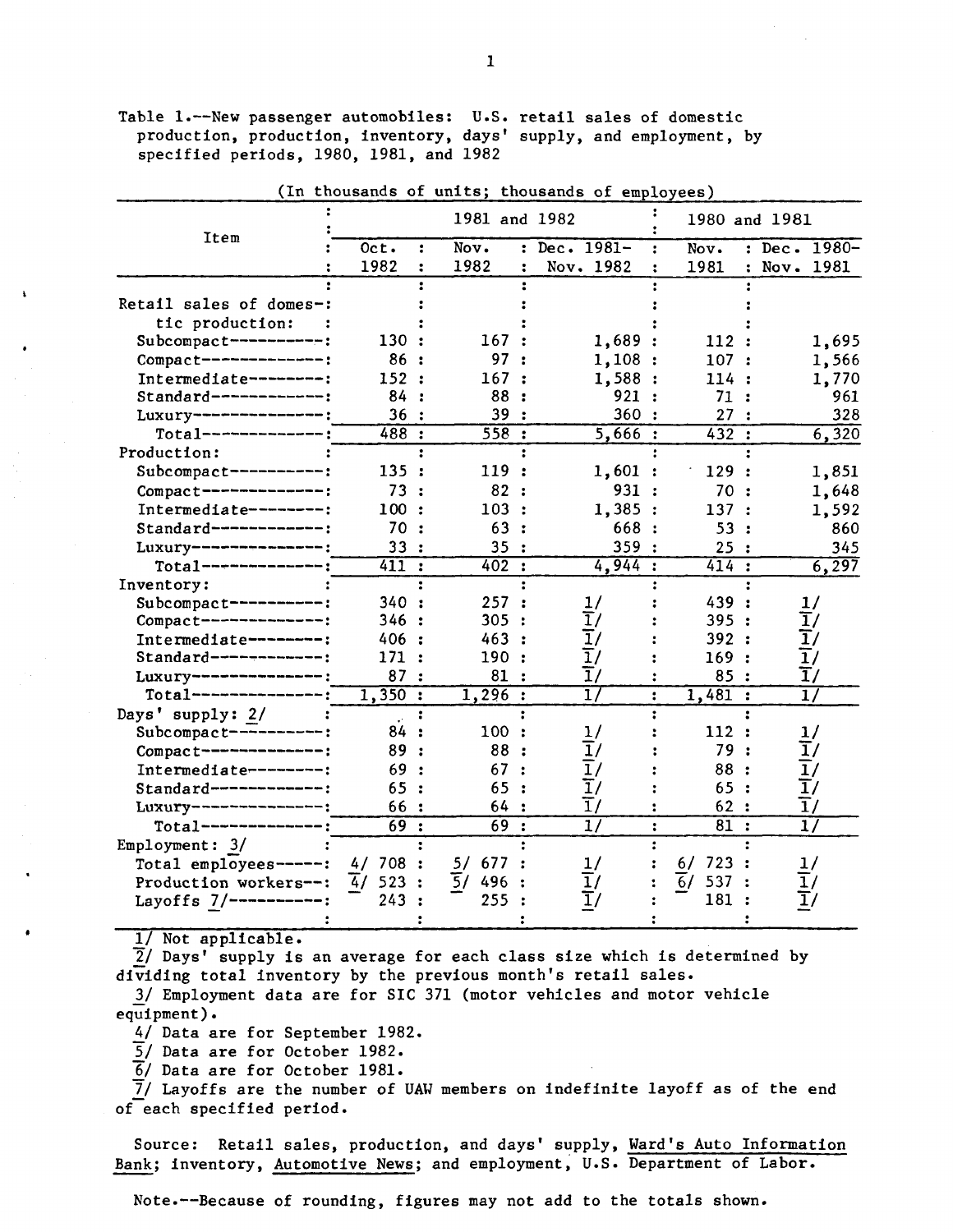$\bullet$ 1981 and 1982 1980 and 1981 Source Sept.  $\overline{\cdot}$ Oct. Nov. 1981- 7 Oct. Nov. 1980-  $\ddot{\cdot}$  $\ddot{\cdot}$ 1982 1982  $\ddot{\cdot}$  $\ddot{z}$ 0ct. 1982  $\ddot{\cdot}$ 1981  $\ddot{\mathbf{r}}$ 0ct. 1981 Quantity (units) Japan--------------: 129,742  $162,989 : 1,793,022 :$ <br>49,542 : 700,099 : 165,658 1,945,959 Canada------------61,045  $49,542$  :  $700,099$  :<br> $20,943$  :  $274,421$  : 48,775 : 565,838 West Germany-------: 10,443  $20,943:$  $14,597:$ 234,642  $8,327 : 87,611 :$ Sweden-------------: 1,674 6,620 66,957 lt3ly--------------: 399 : 42 : 12,560 : 156 20,866 922  $1,150$ :  $15,293$ : United Kingdom~---: 1,834 13, 187  $2,680$  :  $46,381$  : France-------------: l,588 2, 717 46,218 All other----------: 11  $\frac{9}{2}$  :  $\frac{1,738}{2,931,125}$  :  $17:$ 1,065 205 ,824  $245,682:$  $240,374$  : 2,894,732  $Total-----$ Value (1,000 dollars)  $\ddot{\cdot}$  $\cdot$  $\cdot$  $\cdot$  $\ddot{\cdot}$ Japan--------------: 666,181 899,365: 9,573,105:<br>440,839: 5,755,339:  $864, 884 :$ 9,296,784 Canada-------------:  $534, 596:$ 440,839 5,755,339 403,126 4,130,757 West Germany-------:  $138,853:$  $260,513$  : 3,250,568 :<br>80,397 : 807,117 : 174,087 2,540,120 Sweden-------------: 16,496  $\begin{array}{r} 80,397 : 672 : \end{array}$ 58,962 : 545,275 Italy--------------:  $3,690:$  $128,438:$  $4,326:$ 168,564 United Kingdom~---: 22,417  $28,920$  :  $362,702$  :<br>17,188 :  $292,381$  : 32,415 214,304 12,071 16,566 307,996 France-------------:  $\begin{array}{r} 188 : 292,381 : 109 : 32,112 : \end{array}$ 150 32,112 429 16,757 All other----------: Total---------: 1,394,454 : 1,728,003 : 20,201,852  $20, 201, 852 : 1, 554, 795 :$ 17,220,557

*!·* 

Table 2.--New passenger automobiles: U.S. imports for consumption, by principal sources and specified periods, 1980, 1981, and 1982 1/ 2/

1/ Data include imports into Puerto Rico; data for 1981-82 do not include automobiles assembled in Foreign Trade zones.

*'!:../* January-October 1982 and July-December 1981 data include TSUSA number 692.1005.

Source: Compiled from official statistics of the U.S. Department of Commerce.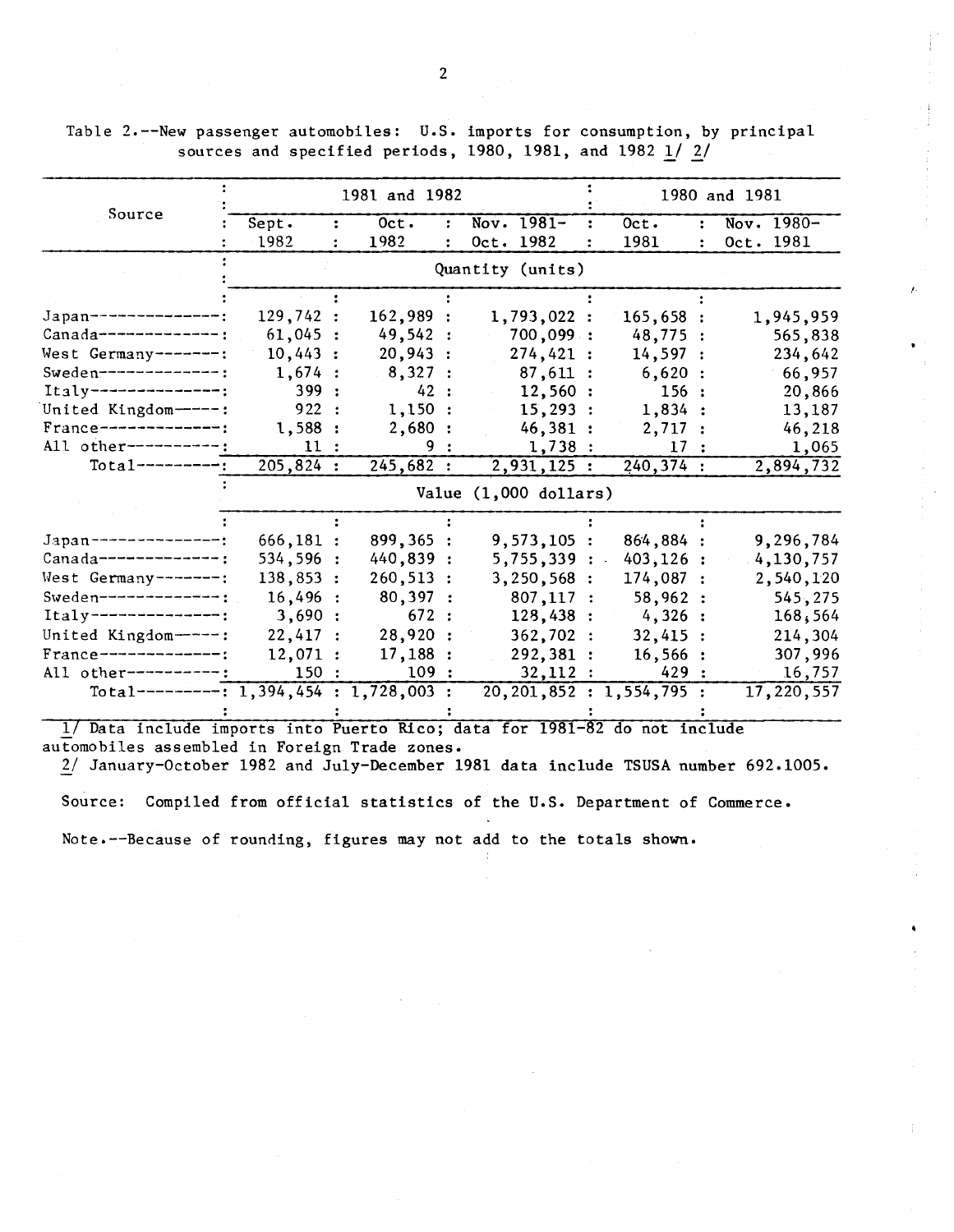Table 3.--Lightweight automobile trucks !/ and bodies and cab/chassis for lightweight automobile trucks: U.S. imports for consumption, by principal sources and specified periods, 1980, 1981, and 1982  $2/$ 

|                         |                         |  | 1981 and 1982   |                | 1980 and 1981           |  |                 |    |                         |  |  |  |
|-------------------------|-------------------------|--|-----------------|----------------|-------------------------|--|-----------------|----|-------------------------|--|--|--|
| Source                  | Sept.<br>1982           |  | $0$ ct.<br>1982 | $\ddot{\cdot}$ | Nov. 1981-<br>Oct. 1982 |  | $0$ ct.<br>1981 | ÷  | Nov. 1980-<br>Oct. 1981 |  |  |  |
|                         |                         |  |                 |                | Quantity (units) 3/     |  |                 |    |                         |  |  |  |
|                         |                         |  |                 |                |                         |  |                 |    |                         |  |  |  |
| Japan-                  | 25,042:                 |  | 25,726:         |                | 392, 135:               |  | 46,113:         |    | 444,676                 |  |  |  |
| $Canada---------------$ | .23,162:                |  | 19,749:         |                | 281, 134:               |  | $20,069$ :      |    | 222,604                 |  |  |  |
| All other-              | 265:                    |  | 191:            |                | 1,624:                  |  |                 | 0: | 4,032                   |  |  |  |
| $Total-----$            | $48,469$ :              |  | 45,666:         |                | 674,893:                |  | 66, 182:        |    | 671,312                 |  |  |  |
|                         | Value $(1,000$ dollars) |  |                 |                |                         |  |                 |    |                         |  |  |  |
|                         |                         |  |                 |                |                         |  |                 |    |                         |  |  |  |
| $Japan-$                | 106, 241:               |  | 103,735:        |                | 1,646,976:              |  | 191, 124:       |    | 1,780,942               |  |  |  |
| $Canada-----$           | 185, 119:               |  | 164,980:        |                | 2, 219, 158:            |  | 155,585:        |    | 1,462,891               |  |  |  |
| All other----------:    | 5,224:                  |  | $3,766$ :       |                | 21,232:                 |  | 10:             |    | 42,586                  |  |  |  |
| $Total-----$            | 296,584:                |  | 272,481:        |                | $3,887,366$ :           |  | $346, 719$ :    |    | 3,286,419               |  |  |  |
|                         |                         |  |                 |                |                         |  |                 |    |                         |  |  |  |

1/ Defined as not over 10,000 pounds gvw.

2/ Partially estimated, all data include imports into Puerto Rico.

3/ Quantity data include complete trucks and cab/chassis, but exclude bodies.

Source: Compiled from official statistics of the U.S. Department of Commerce.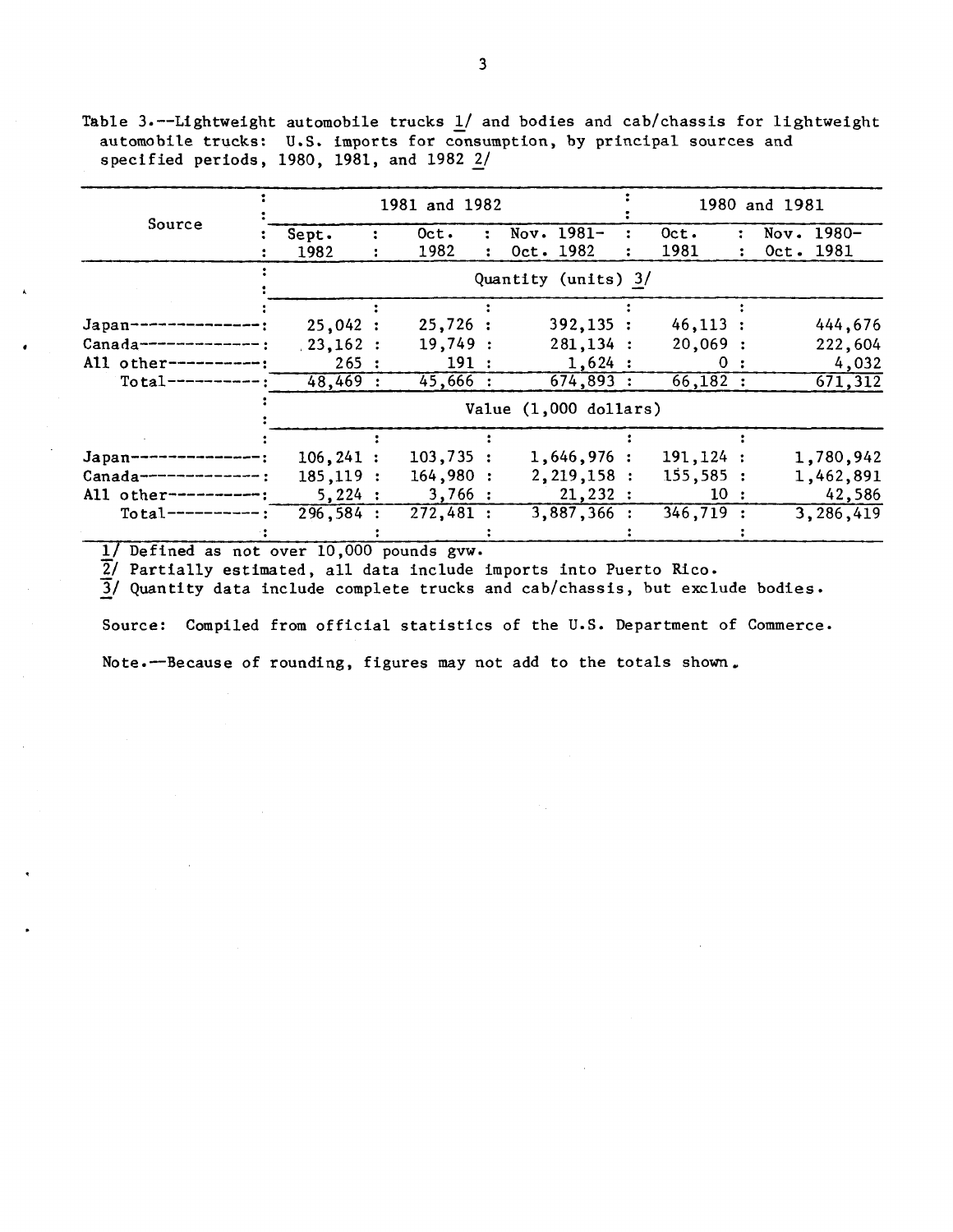Table 4.--New passenger automobiles: U.S. exports of domestic merchandise, by principal markets and specified periods, 1980, 1981, and 1982

|                                                                                                                                    |            |                | 1981 and 1982    | 1980 and 1981 |                         |                |            |  |                      |
|------------------------------------------------------------------------------------------------------------------------------------|------------|----------------|------------------|---------------|-------------------------|----------------|------------|--|----------------------|
| Market                                                                                                                             | Sept.      | $\ddot{\cdot}$ | Oct.             | $\bullet$     | Nov. 1981-              |                | $0$ ct.    |  | Nov. 1980-           |
|                                                                                                                                    | 1982       |                | 1982             |               | Oct. 1982               |                | 1981       |  | Oct. 1981            |
|                                                                                                                                    |            |                | Quantity (units) |               |                         |                |            |  |                      |
|                                                                                                                                    |            |                |                  |               |                         |                |            |  |                      |
| $Canada --- --- --- --- - - - - - :$                                                                                               | 23,512:    |                | 23,402:          |               | 336,628:                |                | 28, 158:   |  | 499,997              |
| Saudi Arabia-------:                                                                                                               | 843 :      |                | 1,775:           |               | 12,255:                 |                | 2,442:     |  | 13,301               |
| Kuwait-------------:                                                                                                               | 300:       |                | 749:             |               | 5,787:                  |                | 1,077:     |  | 11,427               |
| Japan--------------;                                                                                                               | 54:        |                | 191:             |               | 2,999:                  |                | 425:       |  | 4,945                |
| West Germany-------:                                                                                                               | 296:       |                | 167:             |               | 2,514:                  |                | 163:       |  | 4,019                |
| $Belgium--------------$                                                                                                            | 67:        |                | 135:             |               | 600 :                   |                | 97:        |  | 2,925                |
| $Venezue1a-----$                                                                                                                   | 366:       |                | 207 :            |               | 3,787:                  |                | 445:       |  | 8,682                |
| $Switcherland \rightarrow \rightarrow \rightarrow \rightarrow \rightarrow$ :                                                       | 5.         | $\ddot{\cdot}$ | 8:               |               | 658 :                   |                | 14:        |  | 2,134                |
| All other----------;                                                                                                               | 928 :      |                | 996:             |               | 20,431:                 |                | 2,464:     |  | 1,160                |
| $Total-----$                                                                                                                       | 26,371:    |                | 27,630:          |               | 385,659:                |                | 35,285:    |  | $\overline{548,}570$ |
|                                                                                                                                    |            |                |                  |               | Value $(1,000$ dollars) |                |            |  |                      |
|                                                                                                                                    |            |                |                  |               |                         |                |            |  |                      |
| $Canada \rightarrow \rightarrow \rightarrow \rightarrow \rightarrow \rightarrow \rightarrow \rightarrow \rightarrow \rightarrow$ : | 174, 254:  |                | 168,910:         |               | 2,366,330:              |                | 203,619:   |  | 3,260,320            |
| Saudi Arabia-------:                                                                                                               | $12,006$ : |                | 26,078:          |               | 167,380:                |                | 32,674:    |  | 154,870              |
| Kuwait--------------:                                                                                                              | 4,000:     |                | 9,945:           |               | 71,933:                 |                | $13,866$ : |  | 116,501              |
| Japan---------------;                                                                                                              | 737 :      |                | 2,825:           |               | 41,508:                 |                | 5,484:     |  | 51,692               |
| West Germany-------:                                                                                                               | 2,986:     |                | 1,839:           |               | 25,418:                 |                | 1,624:     |  | 35,948               |
| $Belgium--------$                                                                                                                  | 476:       |                | 1,145:           |               | 6,091:                  |                | 801:       |  | 22,373               |
| $Venezue1a--------:$                                                                                                               | 4,020:     |                | 2,262:           |               | 39,936:                 |                | 3,796:     |  | 77,732               |
| $Switcherland \text{---} \text{---}$ :                                                                                             | 75         |                | 117:             |               | 44,834                  | $\ddot{\cdot}$ | 117:       |  | 17,436               |
| All other----------:                                                                                                               | 10,451:    |                | 11,132:          |               | 171,899:                |                | 24,508:    |  | 313,322              |
| $Total-----$                                                                                                                       | 209,005:   |                | 224, 253:        |               | 2,935,329:              |                | 286,489 :  |  | 4,050,194            |
|                                                                                                                                    |            |                |                  |               |                         |                |            |  |                      |

Source: Compiled from official statistics of the U.S. Department of Commerce.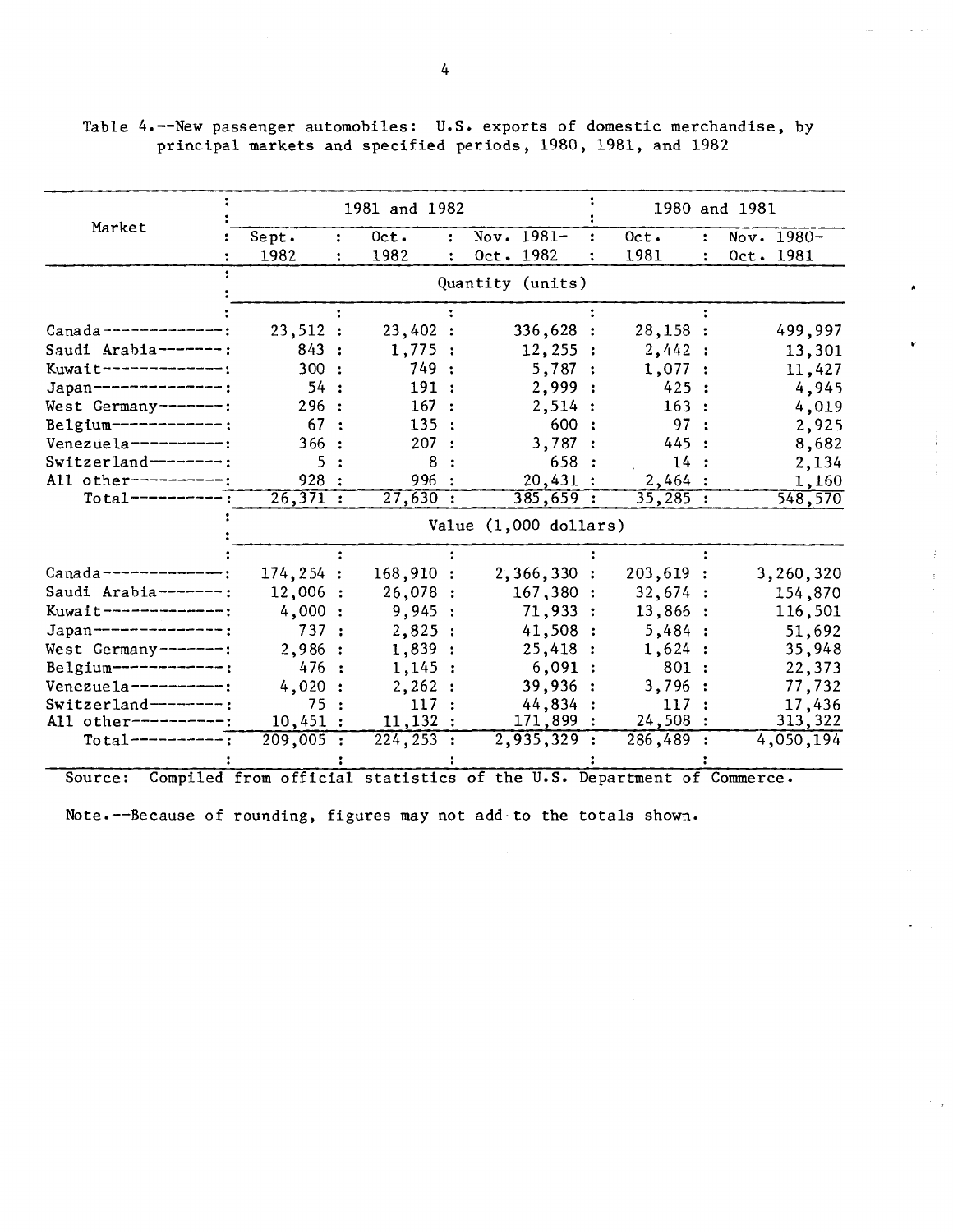$\ddot{\cdot}$ 1981 and 1982 1980 and 1981 Market  $\qquad \qquad \frac{1}{\text{Sept.}}$ Oct. : Nov. 1981- : Oct. Nov. 1980-  $\ddot{\cdot}$  $\ddot{\cdot}$ 1982 : Oct. 1982 : 1981 1982 0ct. 1981  $\ddot{\phantom{a}}$  $\ddot{\cdot}$  $\ddot{\cdot}$ Quantity (units) *l./*   $\ddot{\cdot}$  $3,349:$  $Canada$ --------- $3,925:$  $54,828$  :  $4,333$  : 70,389 -- !  $337:$ Saudi Arabia-------:  $2,166$  :<br> $-$  :  $15,850$  : 1,874 : 25,572  $Argentina---- 2:$  $21: 31:$ 3,747  $235:$ Kuwait-------------: 358  $3,115: 301:$ 4,264  $Ecuador---- 61:$  $15:$  $1,161$  : 56 : 3,308  $146:$ 232  $2, 239 : 114 :$  $Venezue1a-----$ 3,618  $Mexico$ -------------:  $10:$ 5 :  $1,464$  : 236 : 3,997  $21:$  $Colombia$ ----------: 66  $550 : 133 :$ 3,899 All other---- $825:$  $1,063$  :  $15,293$ : 1,390: 25,467 7,830  $4,986$ :  $94,521$  : 8,468 :  $Total--$ 144,261 Value (1,000 dollars)  $\ddot{\cdot}$ Canada--------------: 22,170: 27,875:<br>Saudi Arabia-------: 4,300: 28,536:  $363,362 : 30,316 :$ 594,700 Saudi Arabia-------:  $4,300$ :  $194,970$  :  $18,555$  : 210, 796 Argentina-----------: 34 : - :<br>Kuwait---------------: 2,886 : 4,561 :  $229 : 227 :$ 25,116 33,987 : 2,860 : 32,264  $\frac{157}{39}$  :  $\frac{157}{39}$  :  $\frac{157}{39}$  :  $\frac{157}{39}$  :  $\frac{157}{39}$  :  $10, 298$  :  $444$  : 26,995 Venezuela-----------: 1,513 : 2,972 :<br>Mexico--------------: 25 : 23 :  $23,060$  : 1,067 : 36,942 Mexico--------------: 25 : 23 :<br>Colombia------------: 194 : 1,148 :  $11,611$  : 2,038 : 29, 392  $\text{Colombia}\text{---}\text{---}:$  194 :<br>All other----------: 8,717 :  $5,404$  : 1,598 :<br> $\frac{1}{0,481}$  : 13,536 : 35,339 229,961 All other----------:  $\frac{8,717:10,638:}{40,378:75,910:}$  $\frac{150,481 : 13,536 :}{793,402 : 70,641 :}$  $793,402:$  $Total-----:$ 1,221,505

Table 5.--Lightweight automobile trucks  $1/$  and bodies and cab/chassis for lightweight automobile trucks: U.S. exports of domestic merchandise, by principal markets and specified periods, 1980, 1981, and 1982 2/

1/ Defined as not over 10,000 pounds gvw.

2/ Partially estimated.

f

3/ Quantity data include complete trucks and cab/chassis, but exclude bodies.

Source: Compiled from official statistics of the U.S. Department of Commerce.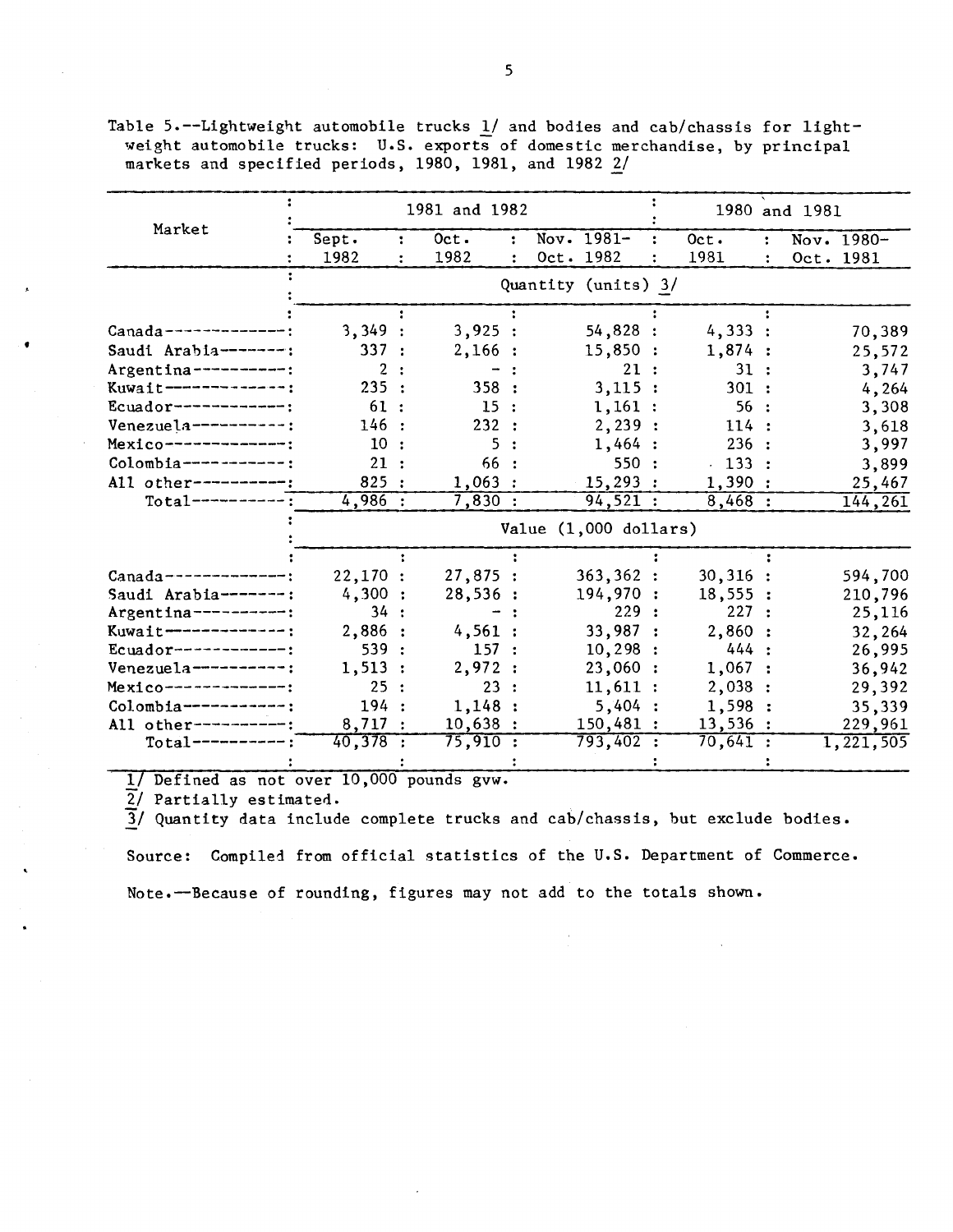|                              |             |                                                                                        | Sales of-             |                            |                                                                                            |                                                                                      |                           | Ratio of import |  |  |
|------------------------------|-------------|----------------------------------------------------------------------------------------|-----------------------|----------------------------|--------------------------------------------------------------------------------------------|--------------------------------------------------------------------------------------|---------------------------|-----------------|--|--|
| Period                       |             | Domestic<br>automobiles 1/                                                             |                       | Imported<br>automobiles 2/ |                                                                                            | Total U.S. sales                                                                     | sales to<br>total sales   |                 |  |  |
|                              | 1982        | 1981                                                                                   | 1982                  | 1981                       | 1982                                                                                       | 1981                                                                                 | 1982                      | 1981            |  |  |
|                              |             |                                                                                        |                       |                            |                                                                                            |                                                                                      | $-$ Percent $-$           |                 |  |  |
| anuary---:                   |             | 368, 138 : 469, 832 :                                                                  | 166, 172:             | 177,365:                   | 534,310:                                                                                   | 647, 197:                                                                            | 31.1:                     | 27.4            |  |  |
| $'ebruary--:$<br>!an.-Feb--: | 456,942:    | 543,593 :<br>825,080 :1,013,425 :                                                      | 175, 261:<br>341,433: | $219, 154$ :               | $632, 203$ :<br>396,529 :1,166,513 :1,409,954                                              | 762,757                                                                              | 27.7:<br>29.3:            | 28.7<br>28.1    |  |  |
| $larch---:$                  |             | 575,608 : 719,044 :                                                                    | 200,741:              |                            | 242,558 : 776,349 : 961,602                                                                |                                                                                      | 25.9:                     | 25.2            |  |  |
|                              |             | $Tan.-Mar--:1,400,688:1,732,469:$                                                      | 542,174 :             |                            |                                                                                            | 639,087 :1,942,862 :2,371,556 :                                                      | 27.9:                     | 26.9            |  |  |
| $pr1----:$                   | 498,630:    | 533,724 :                                                                              | 169,833:              | 216,852:                   |                                                                                            | 668,463 : 750,576                                                                    | 25.4:                     | 28.9            |  |  |
|                              |             | $\lceil 4n - \text{Apr.}:1,899,318 :2,266,193 :$                                       | 712,007 :             |                            |                                                                                            | $855,939$ : 2,611,325 : 3,122,132 :                                                  | 27.3:                     | 27.4            |  |  |
| la y ------- ;               | $584,676$ : | 524,021:                                                                               | 187,091:              |                            |                                                                                            | 209,742 : 771,767 : 733,763 :                                                        | 24.2:                     | 28.6            |  |  |
|                              |             | $\begin{array}{r} \n\text{tan.} - \text{May--}: 2,483,994 : 2,790,214 : \n\end{array}$ |                       |                            | 899,098 :1,065,681 :3,383,092 :3,855,895                                                   |                                                                                      | 26.6:                     | 27.6            |  |  |
| $une-----:$                  | 451,430 :   | 517,402 :                                                                              | 199,093 :             | 205,550:                   |                                                                                            | 650,523 : 722,952                                                                    | 30.6:                     | 28.4            |  |  |
|                              |             |                                                                                        |                       |                            |                                                                                            | (an.-June-:2,935,424:3,307,616:1,098,191:1,271,231:4,033,615:4,578,847:              | 27.2:                     | 27.8            |  |  |
| 「uly------:                  |             | 429,908 : 497,151 :                                                                    | 199,364               |                            | $208,889$ : 629,272 : 706,040                                                              |                                                                                      | 31.7:                     | 29.6            |  |  |
| Ian.-                        |             |                                                                                        |                       |                            |                                                                                            |                                                                                      |                           |                 |  |  |
|                              |             |                                                                                        |                       |                            | $July---3, 365, 332 : 3, 804, 767 : 1, 297, 555 : 1, 480, 120 : 4, 662, 887 : 5, 284, 887$ |                                                                                      | 27.8:                     | 28.0            |  |  |
| lugust----:                  |             |                                                                                        |                       |                            | $409,411: 601,741: 199,341: 198,984: 608,752:$                                             | 800,725                                                                              | 32.7:                     | 24.9            |  |  |
|                              |             |                                                                                        |                       |                            |                                                                                            | . 16,085,612. 16,089,104 .509,104 .509,104 .5,271,639 .507,104 .5,271,639 .507 .5085 | 28.4:                     | 27.6            |  |  |
|                              |             |                                                                                        |                       |                            | $3ept$ ------: 448,452 : 518,522 : 182,599 : 167,691 : 671,051 : 686,213                   |                                                                                      | 27.2:                     | 24.4            |  |  |
| Jan.-                        |             |                                                                                        |                       |                            |                                                                                            |                                                                                      |                           |                 |  |  |
|                              |             |                                                                                        |                       |                            |                                                                                            | Sept----:4,263,195:4,925,030:1,679,495:1,846,795:5,942,690:6,771,825:                | 28.3:                     | 27.3            |  |  |
| $0eE$ -------                |             |                                                                                        |                       |                            | 487,871 : 491,107 : 168,379 : 157,077 : 656,250 :                                          | 648,184                                                                              | 25.7 ::                   | 24.4            |  |  |
|                              |             |                                                                                        |                       |                            | Jan.-Oct--:4,751,066 :5,416,137 :1,847,874 :2,003,872 :6,598,940 :7,420,009                |                                                                                      | 28.0:                     | 27.0            |  |  |
|                              |             |                                                                                        |                       |                            | lovember--: 558,146 : 431,726 : 183,544 : 152,264 : 741,690 : 583,990                      |                                                                                      | 24.7:                     | 26.1            |  |  |
|                              |             |                                                                                        |                       |                            | Jan.-Nov--:5,309,212 :5,847,863 :2,031,418 :2,156,136 :7,340,630 :8,003,999                |                                                                                      | 27.7:                     | 26.9            |  |  |
|                              |             | 1/ Domestic sutemabile selection include II C                                          |                       |                            | and Concelled third to contain                                                             |                                                                                      | والمساحة المراجع ومرافقهم |                 |  |  |

'able 6.--New passenger automobiles: Sales of domestic and imported passenger automobiles and sales of imported passenger automobiles as a percent of total U.S. sales, by specified periods, 1981 and 1982

1/ Domestic automobile sales include U.S. and Canadian-built automobiles sold in the Jnited States.

2/ Does not include automobiles imported from Canada.

Source: Automotive News.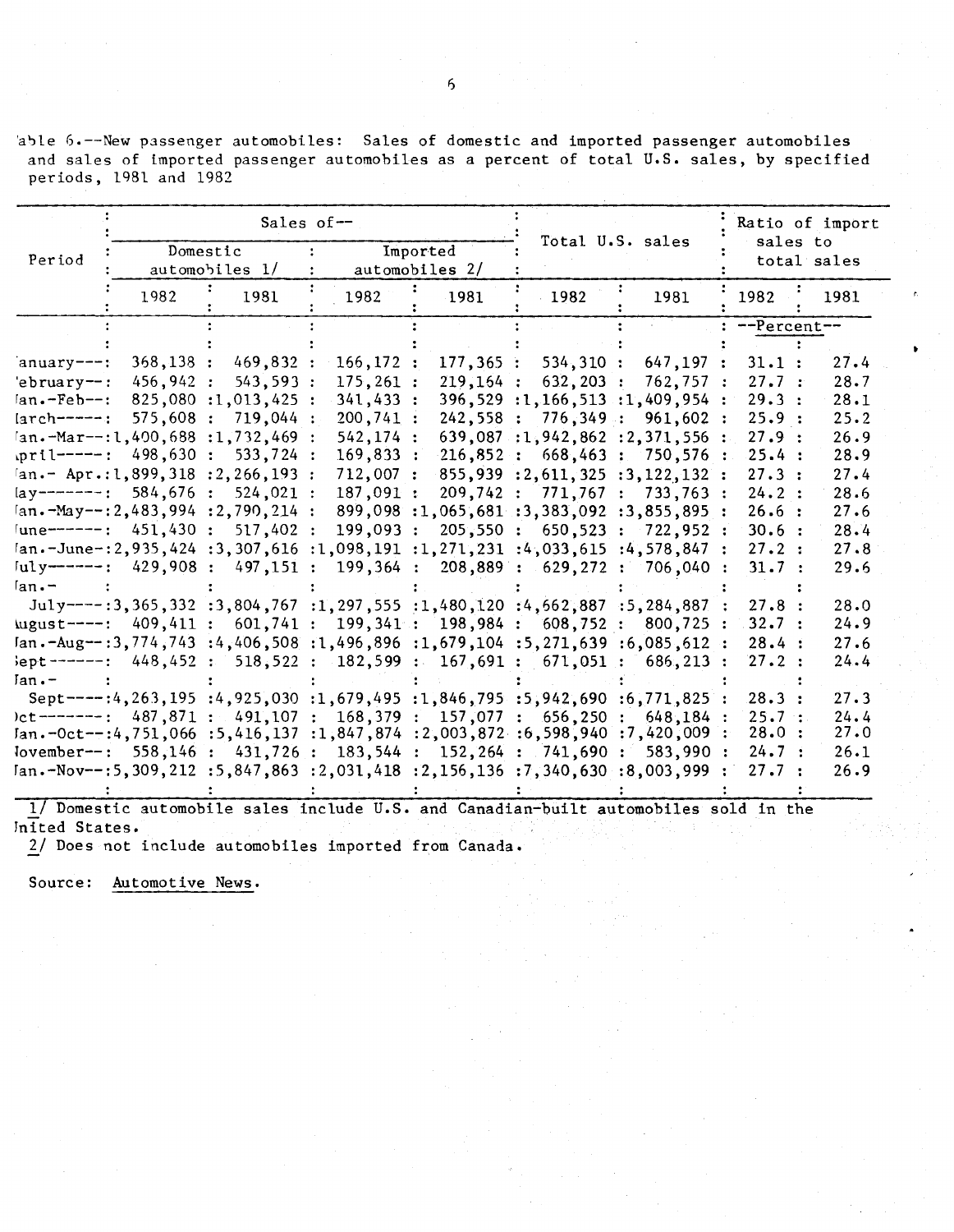|                  |                 |      |       |  | $(1967 = 100)$ |  |         |               |           |  |         |
|------------------|-----------------|------|-------|--|----------------|--|---------|---------------|-----------|--|---------|
|                  |                 | 1982 |       |  |                |  |         | 1981 and 1982 |           |  |         |
| Item             | Sept.           |      | 0ct.  |  | Percent        |  | $0$ ct. |               | $0$ ct.   |  | Percent |
|                  | 1982            |      | 1982  |  | change         |  | 1981    |               | 1982      |  | change  |
|                  |                 |      |       |  |                |  |         |               |           |  |         |
| Consumer Price   |                 |      |       |  |                |  |         |               |           |  |         |
| Index:           |                 |      |       |  |                |  |         |               |           |  |         |
| Unadjusted ----: | 197.7           |      | 197.7 |  | $\Omega$       |  | 192.5   |               | 197.7     |  | $+2.7$  |
| Seasonally       |                 |      |       |  |                |  |         |               |           |  |         |
| adjusted----:    | $200 \cdot 1$ : |      | 199.3 |  | $-0.4$ :       |  | 194.1:  |               | $199.3$ : |  | $+2.7$  |
| Producer Price   |                 |      |       |  |                |  |         |               |           |  |         |
| Index:           |                 |      |       |  |                |  |         |               |           |  |         |
| Unadjusted----:  | 201.0:          |      | 219.6 |  | $+9.3$         |  | 214.1   |               | $219.6$ : |  | $+2.6$  |
| Seasonally       |                 |      |       |  |                |  |         |               |           |  |         |
| adjusted----:    | 206.6:          |      | 215.1 |  | $+4.1$         |  | 209.7   |               | 215.1     |  | $+2.6$  |
|                  |                 |      |       |  |                |  |         |               |           |  |         |

Table 7.--New passenger automobiles: Price indexes, by specified periods, 1981 and 1982

Source: U.S. Department of Labor.

•

Table 8.--New passenger automobiles: Retail price changes in the U.S. market, during November 1982

| Source and size category                                                                                                                      | Retail price changes in<br>dollars, November 1982<br>$(+ or -)$ |
|-----------------------------------------------------------------------------------------------------------------------------------------------|-----------------------------------------------------------------|
| U.S. producers:<br>General Motors---------------------<br>Ford $------------------------------1$                                              | No change<br>No change                                          |
| $Chrvsler------------------------------$<br>European Economic Community pro-<br>ducers:                                                       | No change                                                       |
| Subcompact--------------------------;<br>Compact------------------------------;<br>Luxury-------------------------------                      | No change<br>No change<br>$+660$ to $+2215$                     |
| Japanese producers:<br>Subcompact--------------------------<br>Compact-----------------------------;<br>Luxury------------------------------- | No change<br>No change<br>No change                             |
| Automotive News, November 1982.<br>Source:                                                                                                    |                                                                 |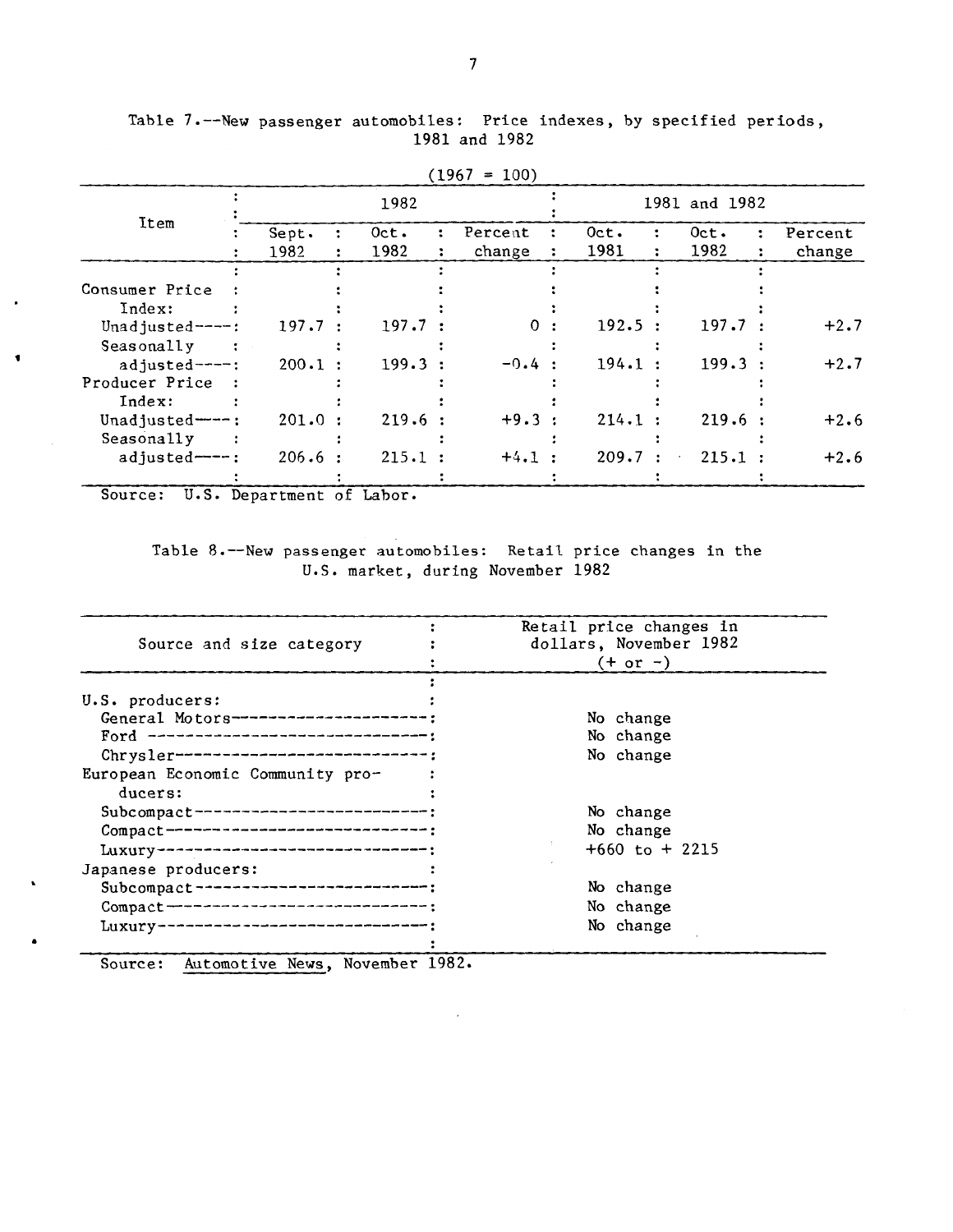|                                                             |         | April 1, 1981                                                                          |           | Dec. 1, 1982                                        | Percent change in<br>optionally equipped<br>model |                             |  |  |
|-------------------------------------------------------------|---------|----------------------------------------------------------------------------------------|-----------|-----------------------------------------------------|---------------------------------------------------|-----------------------------|--|--|
| Company, model, and options 2/                              | Base :  | $:$ Option-<br>ally<br>model $3/$ : equipped : model $3/$ : equipped :<br>: model 3/ : | Base      | $:$ Option- $:$<br>$:$ ally<br>$: \text{model}$ 3/: | Nov. 1982-<br>$\ddot{\phantom{a}}$<br>Dec. $1982$ | : Apr. 1981-<br>: Dec. 1982 |  |  |
| General Motors:                                             |         |                                                                                        |           |                                                     |                                                   |                             |  |  |
| Chevette, $2$ door HB (PB, RWD, TG)---------:               | 5.155:  | 5.405:                                                                                 | 5.469:    | 5.801:                                              | 0:                                                | $+7.3$                      |  |  |
| Citation, $4$ door HB (PB, RWD, TG, AT)-----:               | 6,404:  | 7,014:                                                                                 | 6.934:    | 7.602:                                              | 0:                                                | $+8.4$                      |  |  |
| Cimarron, 4 door (AT)-----------------------;4/             |         | $12,131$ :4/ 12,501 :                                                                  | 12.215:   | 12.535:                                             | $\mathbf{0}$ :                                    | $+0.3$                      |  |  |
| Ford:                                                       |         |                                                                                        |           |                                                     |                                                   |                             |  |  |
| Escort, L, 2 door HB (PB, RWD, TG, RS)----:                 | 5,556:  | 5.857:                                                                                 | 5,639:    | 6,013:                                              | $\mathbf{0}$ :                                    | $+2.7$                      |  |  |
| Fairmont Futura, $4$ door (RWD, TG,)--------:               | 6,421:  | 6,953:                                                                                 | 6.590:    | 7.269:                                              | $\mathbf{0}$ :                                    | $+4.5$                      |  |  |
| LTD Crown Victora, 4 door (RWD, TG,                         |         |                                                                                        |           |                                                     |                                                   |                             |  |  |
|                                                             | 8,519:  | 10,102:                                                                                | 10,094:   | 11.973:                                             | 0:                                                | $+18.5$                     |  |  |
| Chrysler: 5/                                                |         |                                                                                        |           |                                                     |                                                   |                             |  |  |
| Plymouth Turismo, 2 door HB (RWD)---------:                 | 5.938:  | 6.188:                                                                                 | 6.379:    | 6,506:                                              | $-1.9:$                                           | $+5.1$                      |  |  |
| Reliant, 4 door (RWD, TG, R, AT)-----------:                | 5.980:  | 6,680:                                                                                 | 6,718:    | 7.477:                                              | $+0.2$ :                                          | $+12.9$                     |  |  |
| Dodge 400, 2 door (RWD, AC) 5/------------:                 | 6.672:  | 7.502:                                                                                 | 8.014:    | 8.883:                                              | 0:                                                | $+18.4$                     |  |  |
| Toyota:                                                     |         |                                                                                        |           |                                                     |                                                   |                             |  |  |
| Corolla, Deluxe, 2 door (R)----------------:                | 5,688:  | 5.793:                                                                                 | $6,018$ : | 6.268:                                              | $+0.4 :$                                          | $+8.2$                      |  |  |
| Cressida, 4 door---------------------------                 | 11,599: | 11,599:                                                                                | 13,569:   | $13,569$ :                                          | 10.8:                                             | $+17.0$                     |  |  |
| Nissan (Datsun):                                            |         |                                                                                        |           |                                                     |                                                   |                             |  |  |
| Sentra, Deluxe 2 door 6/--------------------                | 5.369:  | 5.494:                                                                                 | 5.999:    | 5,999:                                              | $+0.7 :$                                          | $+9.2$                      |  |  |
| Stanza, xe 4 door (R, $A\overline{T}$ ) 6/----------------: | 6,839:  | 7,749:                                                                                 | 8,569:    | 8,919:                                              | $+5.9 :$                                          | $+15.1$                     |  |  |
| Maxima, 4 door--------------------------------              | 10,379: | 10.379:                                                                                | 10,869:   | 10,869:                                             | $-1.6$ :                                          | $+4.7$                      |  |  |
| Honda:                                                      |         |                                                                                        |           |                                                     |                                                   |                             |  |  |
| Civic, 1300, 2 door HB (R)-----------------:                | 4,599:  | 4,694:                                                                                 | 4,899:    | 4,993:                                              | $+1.9:$                                           | $+6.4$                      |  |  |
| Accord, 4 door (R, AT)---------------------                 | 7.645:  | 7.950:                                                                                 | 8.345:    | 8,739:                                              | $+4.9:$                                           | $+9.9$                      |  |  |
| Mazda:                                                      |         |                                                                                        |           |                                                     |                                                   |                             |  |  |
| GLC Custom, 2 door HB (R) ------------------                | 5,495:  | 5,650:                                                                                 | 5,695:    | 5,850:                                              |                                                   | $+3.5$                      |  |  |
|                                                             |         |                                                                                        |           |                                                     |                                                   |                             |  |  |

#### Table 9.--Manufacturers' suggested retail prices of selected U.S. and Japanese automobiles, April 1981-December 1982 l/

1/ Suggested retail prices, East Coast, do not include any dealer incentives, below-market financing or rebates offered by manufacturers or importers.

2/ The following codes apply: PB = power brakes; RWD = rear window defroster; TG = tinted glass; HB = hatchback; AT = automatic transmission; AC = air conditioning; R = radio; RS = reclining front seats.

3/ Base models are 2 door or 2 door hatchback and 4 door or 4 door hatchback models. Optionally equipped models are base models which have been equipped with the options listed in parenthesis.

4/ Cimarron not sold until May 21, 1981.

S/ Dodge .400 has replaced the Diplomat.

 $6/$  Sentra replaced the 210; Stanza replaced the 510.

Source: Compiled from data supplied by U.S. manufacturers, Japanese importers, and Automotive News.

Note: Some 1981 and 1982 models have been discontinued, thus some 1981 and 1982 models have been replaced by comparable 1983 models •

 $\bullet$  . The contract of the contract of the contract of the contract of the contract of the contract of the contract of the contract of the contract of the contract of the contract of the contract of the contract of the co

 $\bullet$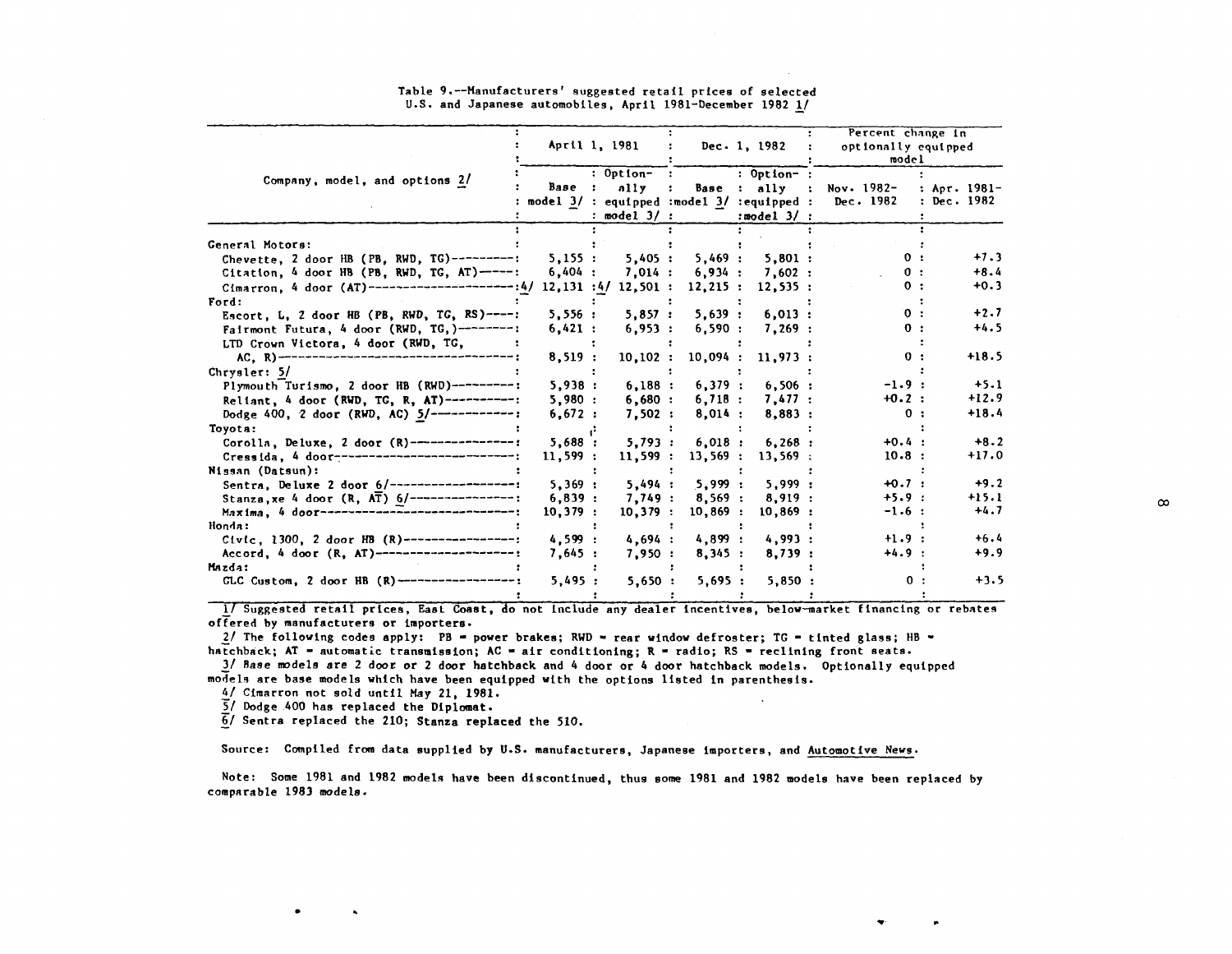$\cdot$